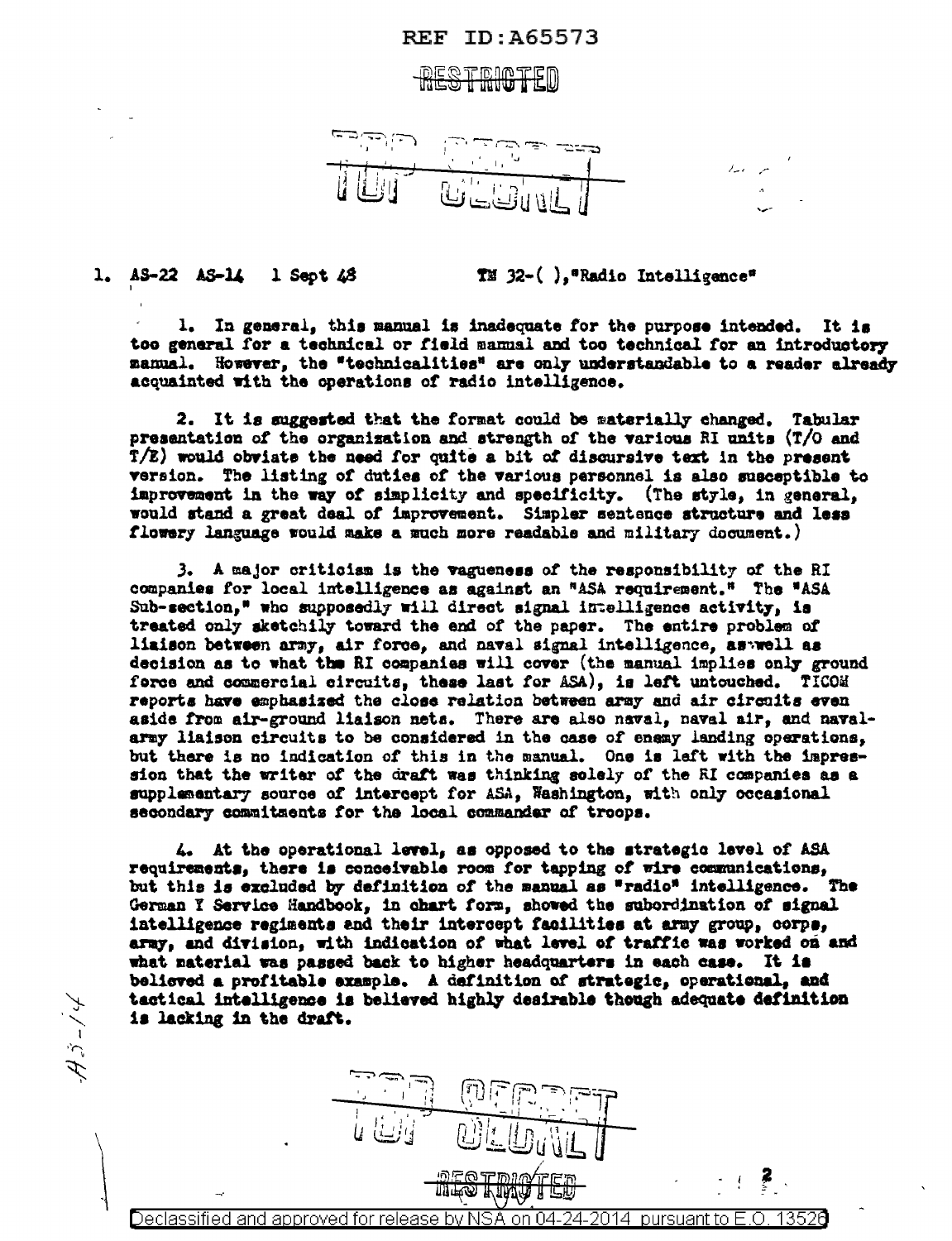AS-22 AS-14 1 Sept 48

Tu 32-(), region Intelligence" (Continued)

iki ndang

5. Emphasis on the place of signal intelligence as one of several sources of intelligence is desirable. There should also be discussion of the kinds of intelligence available as collateral information for the RI companies and channels for them to secure this should be shown.

**REF ID: A65573** 

**DESTRIATED - T-**

6. Intercept is almost solely limited to  $W/T$ , although R/T is mentioned and facsimile may be assumed to be included. The German definition (by Lt. Werther of LH Abt 353) may be cited, which said that "Signal intelligence is concerned with every manifestation in the radio spectrum."

7. In view of the German experience in monitoring agent traffic, mention should be made of the possibility of this requirement at the operational and tactical level. The German regular police, the Gestapo and the Abwehr, at the start of the war were responsible for detecting and eliminating all clandestine transmitters. A special organisation, the Radio Defense Corps, was formed under the German Supreme Command (OKW/AgWNV/Fu III) for coping with agent transmitters in German occupied territory. Nonetheless, in 1944 the German Army was forced to pull one entire Signal Intelligence Regiment off of operational Russian Army systems and assign it solely to Russian agent and partisan traffic. All German testimony on the scale at which agents and partisans were used by the Russians indicates clearly that any H manual should at least refer to this problem.

8. It is recommended that the manual undergo considerable rearrangement and treatment in line with the foregoing remarks. Further, it is believed that the manual should be entitled, "Interception and Direction Finding," which in turn should be Part I of an overall manual entitled, "Communications Intelligence." (See paragraph 10 below.) Other parts would be entitled, "Cryptanalysis," and "Traffic Analysis." It is very probable that certain more detailed sections of each part (to be written later) will have to have a higher classification than RESTRICTED.

9. The writer or writers of the manual should consult the following publications:

a. Signal Corps Board Cases #166 and #200, "Goniometric and Intercept Development," especially Section VII thereof on operation of an Army Radio Intelligence Company (on file in AS-13).

b. Histories of Radio Intelligence Units, European Theatre, (on file in  $\Delta S - 13$ .

e. German "Manual for the 'Y' Service" (on file in AS-14 TICOM).

d. Russian "Manual for Radio Intelligence" (on file in AS-14 TICOM).

10. It is further recommended that the terms "radio intelligence" and "signal intelligence" be scrapped and "communication intelligence" be substituted therefor, for the following reasons:

 $\mathbb{F}(\mathbb{F})$ <del>طفات</del> نقدات المالي الم  $\sim 0.4$  . المحافي المراقب لما له نسأسة لسن <del>STANI</del>

3